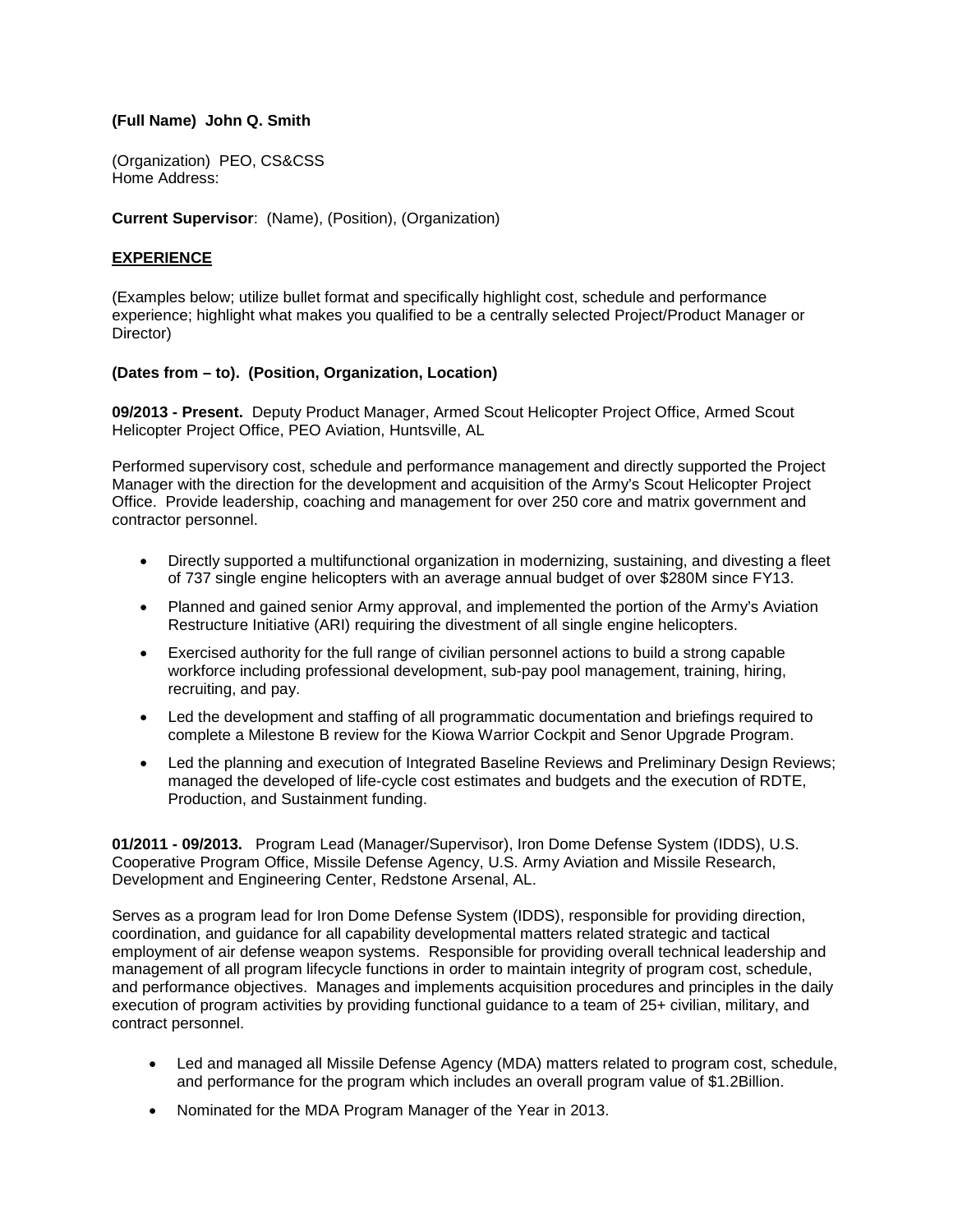- Developed a briefing on Low Observable/Counter Low Observable (LO/CLO) stealth technology assessment for the DoD Tri-Service Committee
- Led development of the Iron Dome Cost Analysis Requirements Document (CARD)
- Led development of an Iron Dome program schedule addressing all aspects of co-production hardware deliveries, first article inspection and testing, and interceptor integration.

**08/2008 - 01/2011.** Division Chief, Engineering Support Division, Engineering Directorate, Aviation & Missile Research Development Engineering Center, Redstone Arsenal, AL 35898.

Engineer Division Chief, responsible for providing management and oversight of all planning, evaluation, development, testing, production, fielding, and sustainment of all assigned programs for the program office. Leads and manages a program office consisting of 143 personnel (government and contractors); manages all cost, schedule and performance baselines of a weapon systems portfolio.

- Led, supervised, managed, and evaluated 58 government personnel and 95 contractor personnel responsible for execution, development, manufacture, testing, fielding, support and sustainment engineering of Test Program Sets (TPSs), Automated Test Equipment (ATE) for complex aviation and missile systems.
- Supervised and managed a budget of \$46M in 2009 providing engineering and life-cycle implementation and sustainment support to PEO Aviation, PEO Missiles and Space, and the AMCOM Logistics Center in order to meet complex missile and aviation platform requirements.
- Supervised the Apache helicopter EETF (Electronic Equipment Test Facility) sustainment mission complex weapon system diagnostic repair capability in Operation Iraqi Freedom (OIF) and Operation Enduring Freedom (OEF) directly resulting in an increase in operational readiness from 14% to above 90% in less than 90 days.
- Supervised successful approval of a \$6.8M program from PM-AGSE (Aviation Ground Support Equipment) to manage manufacture of a new Flexible Engine Diagnostic System (FEDS) used to test and verify flight readiness of engines removed from aircraft for maintenance.

#### **EDUCATION**

(List all degrees/education and the area of concentration; examples below)

Doctorate Degree, 2010, Organization and Management, George Washington University. Master's Degree, 1991, Mechanical Engineering, University of Alabama Bachelor's Degree, 1985. Mechanical Engineering, University of Louisville Harvard Leadership Course, 2013 Excellence in Government Program, 2012-2013 Non-resident Army War College, 2002-2004 Defense Leadership and Management Program (DLAMP), 2002 Army Acquisition Corps Competitive Development Group (CDG) Year Group 2001

### **TRAINING**

(List any training not on your ACRB that may be relevant to your selection as a product or project manager or director; include leadership training not on your ACRB; examples below)

- 2015 Civilian Leader Advanced Distance Learning Portion
- 2013 Army Test & Evaluation Basic Course (Distance Learning Portion), 8 Hrs.
- 2012 Aberdeen Proving Ground Senior Leadership Cohort, 192 Classroom Hrs
- 2010 Intermediate Course, 120 Hrs, AMSC
- 2009 Basic Course, 80 Hrs, AMSC
- 2009 Executive Development Program, N/A (24 Months)
- 2004 Fiscal Law Course, 24 Hrs, DCSRM